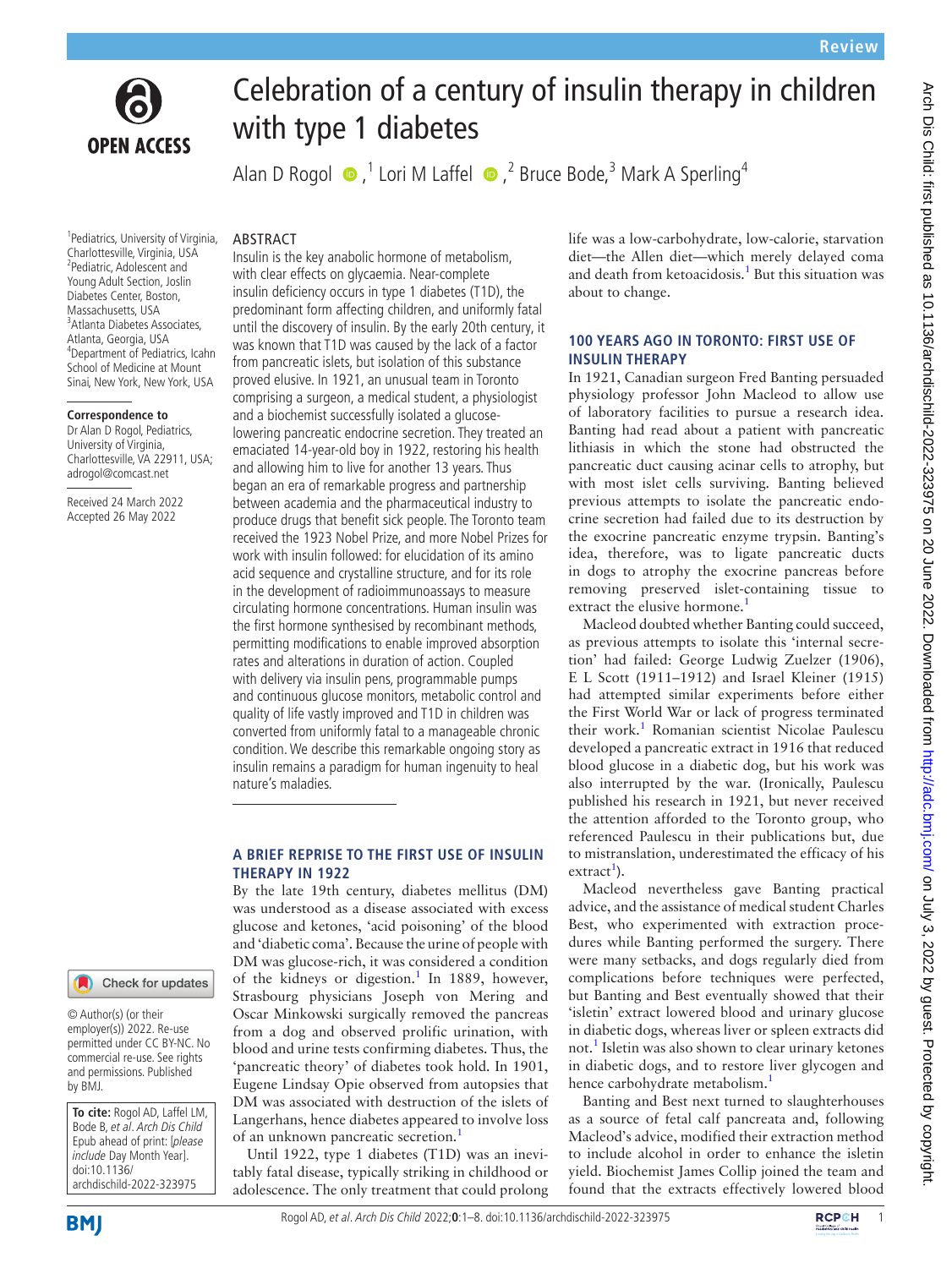glucose in healthy and diabetic rabbits—a more practical model than pancreatectomised dogs. The potency of extract batches was standardised, with one unit of isletin defined as the amount that would lower blood glucose in *normal* rabbits to ≤46mg/dL  $(\leq 2.5 \text{mmol/L}).$ 

The first human recipient was Leonard Thompson, diagnosed with T1D in 1919. In December 1921, the desperately underweight 14-year-old boy was admitted to Toronto General Hospital. An injection of isletin was given on 11 January 1922, and Thompson's blood and urinary glucose levels declined somewhat, but a ketone test remained strongly positive. Due to impurities in the extract, Thompson suffered an allergic reaction and sterile abscess at the injection site. Soon afterwards, however, Collip discovered that the active component of the pancreatic extract precipitated at a certain alcohol concentration, allowing purer extracts to be made. On 23 January, Thompson began another series of treatments with this more potent extract; ketonuria ceased, glycosuria declined, and he became brighter and more active. Thompson eventually died in 1935 at the age of 27 years, his life extended by [1](#page-7-0)3 years.<sup>1</sup>

By February 1922, six more patients had been treated, all with favourable results.<sup>1</sup> In April, the Toronto group published summaries of their work, $<sup>2</sup>$  $<sup>2</sup>$  $<sup>2</sup>$  renaming their extract 'insulin'. The</sup> way had been paved for the lives of millions of children worldwide to be transformed. The 1923 Nobel Prize for Physiology or Medicine was awarded to Banting and Macleod, but tensions

emerged within the Toronto group, particularly between Banting and Macleod, who split their prize money, respectively, with Best and Collip.<sup>[1](#page-7-0)</sup>

# **FURTHER ADVANCES IN INSULIN AND DIABETES KNOWLEDGE**

Subsequent development of insulin therapy followed numerous 20th century advances in technology and scientific understanding of insulin, the pathophysiology of T1D and its complications. Insulin was the first protein to be fully sequenced (as a 21-amino acid A-chain linked to a 30-amino acid B-chain by two disulfide bonds; [figure](#page-1-0)  $1$ ),<sup>34</sup> by Frederick Sanger in 1951, who received the Nobel Prize in Chemistry for this research. This knowledge later enabled insulin analogues to be developed. Several other key discoveries in diabetes and insulin are summarised in [figure](#page-2-0)  $2.^{3-19}$ 

# **MILESTONES IN MANUFACTURING AND INSULIN THERAPY**

Insulin production was first attempted locally in the Connaught Anti-Toxin Laboratories by the Toronto discovery team.<sup>1</sup> Early batches differed in potency, leading to the first hypoglycaemic episodes, then termed 'insulin reactions'. Protein impurities caused various inflammatory injection-site reactions in many patients, and salts in the solution (and reuse of needles) could make injections excruciatingly painful. Production fell short



<span id="page-1-0"></span>**Figure 1** (A) Amino acid sequence and structure of human insulin. (B) Three-dimensional structure of insulin. At high concentration, two insulin monomers self-associate to form a dimer, and three dimers (with two zinc ions, shown as grey sphere in 3D hexamer image) can self-associate into hexamers for efficient storage before exocytosis (The blue arrows in the monomer and dimer represent a beta sheet—a secondary structure element in a protein in which amino acids are arranged in an elongated fashion). Adapted from figure 2 in Hirsch *et al*, [26](#page-7-3) distributed under the terms of the Creative Commons CC BY license, using illustrations of crystal structures (PDB ID 6S34 and PDB ID 1MSO) determined and provided by Eva Johansson, Novo Nordisk.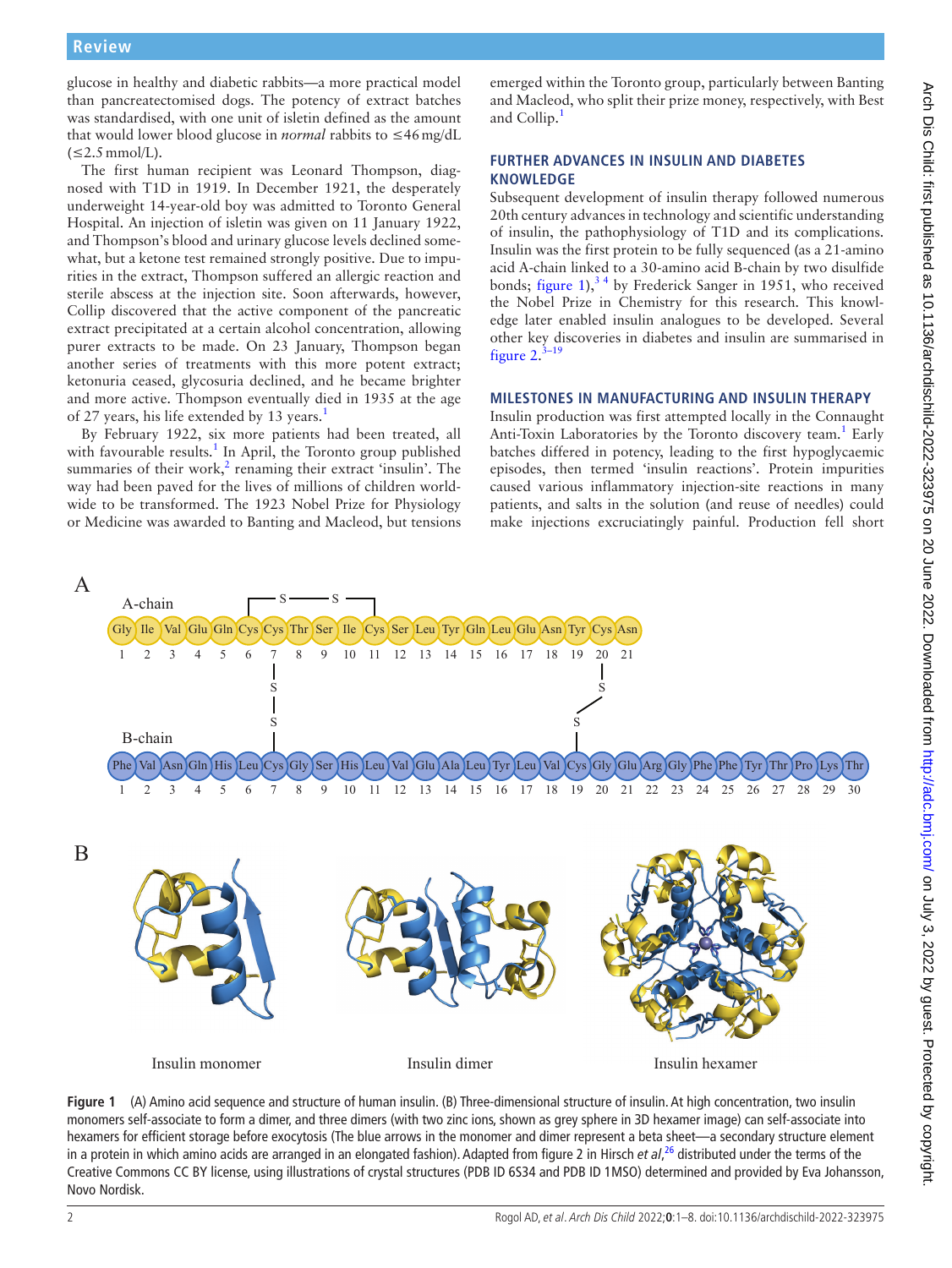

<span id="page-2-0"></span>**Figure 2** Selected 20th century milestones, following its initial discovery in 1921, in further understanding of the insulin molecule and its physiology (green panels), and of diabetes (blue panels) and its treatment (grey panels). AGEs, advanced glycation end products; DCCT, Diabetes Control and Complications Trial; HbA1c, glycated haemoglobin; PD, pharmacodynamic; T1D, type 1 diabetes; T2D, type 2 diabetes.

of growing demand and patients continued to die from lack of availability, so the Toronto team began a collaboration with US pharmaceutical firm Eli Lilly. The University of Toronto agreed to license insulin production to commercial companies in return for royalties to support research.<sup>[1](#page-7-0)</sup> Eli Lilly developed several manufacturing innovations that enabled increased output of insulin sourced from bovine or porcine pancreata. In 1922, it was discovered that isoelectric precipitation of insulin could be forced, allowing large quantities of relatively pure insulin to be extracted.<sup>1</sup> By late 1923, insulin was relatively plentiful in North America, with 20000–25000 American children receiving insulin from about 7000 physicians.<sup>1</sup>

Over the next few years, insulin manufacturing also began in Europe. Of note, 1920 Nobel Prize winner August Krogh visited Toronto from Copenhagen in late 1922 to learn about insulin and, with assistance from Hans Christian Hagedorn, set up a non-profit Nordisk Insulin Laboratory to manufacture in Denmark, where pork pancreata were plentiful. In 1936, Hagedorn developed neutral protamine Hagedorn insulin, $^{20}$  $^{20}$  $^{20}$ the added protamine-prolonging action, and other long-acting

insulin products followed in the 1950s based on the addition of zinc to the formulation (semilente, lente and ultralente). $2<sup>2</sup>$ 

Compared with today's products, insulin preparations in the 1960s and 1970s remained relatively impure. After 1978, however, insulin became the first synthetic human protein manufactured through recombinant DNA techniques used by biotech firm Genentech,<sup>[16](#page-7-6)</sup> which later collaborated with Eli Lilly. In 1982, this product was renamed 'human insulin' to distinguish it from animal-derived insulin products. Synthetic human insulin is free from impurities, has a standard potency and is far less likely to cause allergic reactions than animal insulins.

#### **THE LIMITATIONS OF SUBCUTANEOUS INSULIN THERAPY**

Although initially heralded as a medical miracle, insulin brought new challenges and questions, such as whether the patient's urine should be kept glucose-free or whether some glycosuria was preferable, if this meant avoiding hypoglycaemia. It was also not known how the effects of insulin should be spread over 24 hours, or whether high blood glucose was of concern if urine was glucose-free.<sup>[1](#page-7-0)</sup> Children diagnosed with diabetes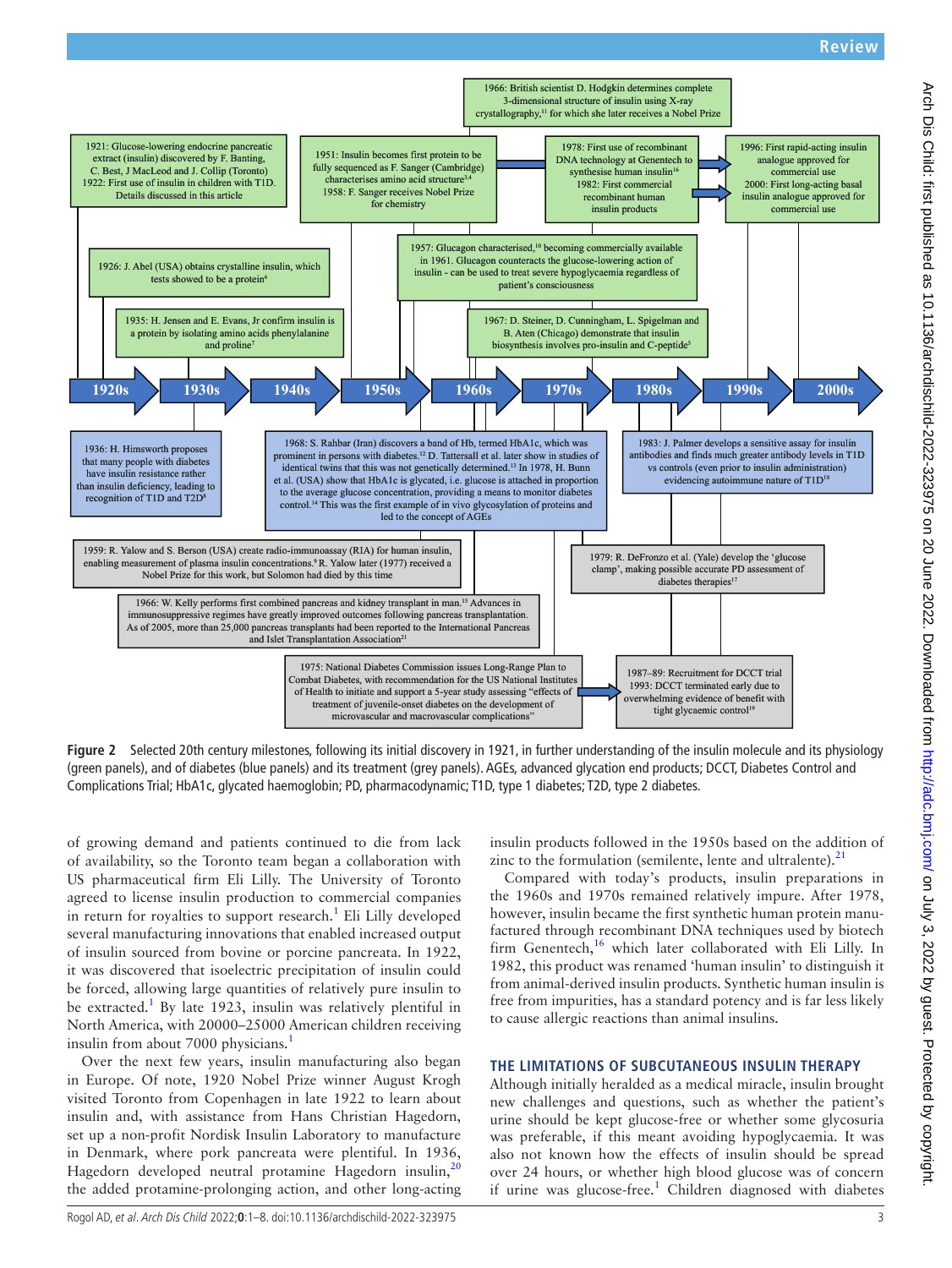now lived longer and could abandon their starvation diets, and, with restored carbohydrate metabolism, they gained weight and vigour. However, insulin is not a cure for T1D, and prolonged life and daily insulin therapy transformed T1D from a disease of short duration, decline and premature death to a chronic condition with substantial daily burdens and concerns over later complications.

These complications were chronicled in the records of Boston diabetologist Elliott Joslin, who began his practice in 1898 and continued treating patients with diabetes until his death in  $1962<sup>22</sup>$  $1962<sup>22</sup>$  $1962<sup>22</sup>$  Joslin lived to see the emergence of diabetology as a specialty for thousands of healthcare professionals, catering to a rapidly growing patient population. Joslin kept thousands of meticulous medical records and letters of communication with patients, and so the Joslin Diabetes Center became a repository of information about how everyday life for children with T1D was changing over the years, and how diabetes affected them as they grew into adulthood.<sup>[22](#page-7-7)</sup>

Despite many physicians' early concerns that patients might make lethal mistakes, most learnt to self-administer their injections, and self-management was championed by Joslin. Longer survival, however, led to the emergence of complications associated with poor glycaemic control: retinal damage and blindness in some patients were recognised by the mid-1930s, and deaths due to renal failure by the mid-1950s. Vascular complications (eg, ulceration, gangrene necessitating amputation, major cardiovascular events, and various microvascular and neural complications) also became apparent. $^{22}$  By contrast, improved care with insulin resulted in a marked decline in mortality from diabetic ketoacidosis and coma.<sup>[22](#page-7-7)</sup>

As well as living with fear over complications due to diabetes, and the pain and inconvenience of injections, children with T1D endured other treatment burdens. Initially, patients were supplied with a needle, syringe and whetstone (to keep the needlepoint sharp), and sterilising the equipment required boiling or soaking in alcohol. $^{22}$  Only in the late 1960s did disposable needles and syringes arrive. In the 1970s, the now-uniform insulin concentration of 100 units per mL was adopted and, in the mid-1980s, the first discreet insulin pens were introduced, simplifying injections.<sup>23</sup>

Measuring the effect of insulin was also burdensome, as, for most of the 20th century, efficacy was monitored by checking urinary glucose (several times daily) using Benedict solution—a time-consuming procedure.<sup>22</sup> By the mid-1950s, simpler urine test strips were available, and in the late 1970s, home blood glucose monitoring technology was introduced.<sup>24</sup> <sup>25</sup> Insulin therapy also did not free children from restrictive diets; indeed, as insulin therapy (and efforts to control hyperglycaemia to avoid complications) intensified, it became more important to carefully balance insulin dosing to nutrient intake and physical activity.

Specialists debated whether diabetes-related complications resulted from poor metabolic control or genetic determination. The availability of purer insulins, enhanced delivery and simplified blood glucose measurement, however, enabled the landmark Diabetes Control and Complications Trial, which assessed emergence and progression of microvascular complications in adolescents and adults with T1D, comparing an intensively treated group with standard therapy.<sup>19</sup> The results proved conclusively that glycaemic control reduced the incidence and progression of vascular complications, leading diabetologists to advocate for stricter glycaemic control through 'multiple injection therapy' basal–bolus regimens [\(figure](#page-4-0) 3) or use of insulin pumps. Basal–bolus therapy, however, also meant that patients

required two different types of insulin, originally drawing doses from two vials and thereby making dosing errors more likely.

Thus, by 1993, morbidities caused by impure insulin therapies had largely abated, and it was known that diabetic complications could be prevented or greatly delayed, although at the cost of increased treatment burden, more hypoglycaemic episodes and weight gain. Insulin has extended and improved the lives of millions of children globally, but children with T1D continue to face challenging lives. Furthermore, parents of children with T1D share many of these burdens and worries.

# **MODIFYING THE PHARMACOKINETIC PROFILE OF SUBCUTANEOUS INSULIN: INSULIN ANALOGUES**

Some of the treatment burden for children with T1D occurred because subcutaneous human insulin products absorb with kinetic profiles that do not match those of physiology. $^{26}$  $^{26}$  $^{26}$  Pancreatic insulin is normally secreted at a low basal rate, with rapidly produced peaks in response to meals to regulate glycaemia tightly. However, human insulin naturally self-associates after subcutaneous administration into hexamers that subsequently dissociate slowly into monomers, which pass from the depot through capillary membranes into the circulation. The result is an absorption profile that resembles neither the constant basal insulin output nor the precisely timed physiological prandial insulin peaks ([figure](#page-4-0) 3C). 'Designer' analogues of insulin have therefore been engineered with modified self-association prop-erties and more desirable absorption profiles [\(table](#page-5-0) 1). $^{26}$  $^{26}$  $^{26}$ 

The first of these, introduced in the 1990s, had reduced selfassociation, thereby becoming monomeric more readily, and absorbing faster than human insulin. Originally developed for mealtime bolus injection to minimise postprandial hyperglycaemia, these rapid-acting analogues also offer improved functioning for continuous subcutaneous insulin infusion. Several long-acting basal insulin analogues were also developed early in the 21st century, and these can be administered once daily as partners to rapid-acting insulins in basal–bolus injection therapy. Insulin analogues have improved the achievable balance between glycaemic control and tolerability, but have increased the cost of insulin therapy, and people with diabetes still need to balance mealtime bolus insulin doses with carbohydrate intake and exercise to avoid hypoglycaemia.

# **FURTHER IMPROVING THE LIVES OF PATIENTS WITH T1D: CURRENT TRENDS AND FUTURE PROSPECTS**

Most of the history of insulin therapy has involved subcutaneous injections. A child diagnosed with T1D at 10 years of age, treated with basal–bolus therapy and living to 70 years of age could expect to receive >90000 insulin injections (including corrective doses) and, until recently, thousands of fingerstick blood samples for glucose measurement. A long-held ambition has been to reduce this burden by automating insulin delivery and blood glucose monitoring. This has required development of discreet, miniature, reliable insulin pumps, along with technology to measure glucose continuously and accurately. The goal has been to put these elements together with control algorithms, to form a 'closed-loop' system (or 'artificial pancreas') that automatically delivers insulin as required, based on predetermined glycaemic targets.[27](#page-7-11) Proof of principle for an 'artificial pancreas' was provided in  $2013<sup>28</sup>$  $2013<sup>28</sup>$  $2013<sup>28</sup>$  and 'closed-loop' products are in development, although no fully autonomous closed-loop system has yet received regulatory approval.

Many pump products are available, however, that control glycaemia by modifying insulin delivery rate through user input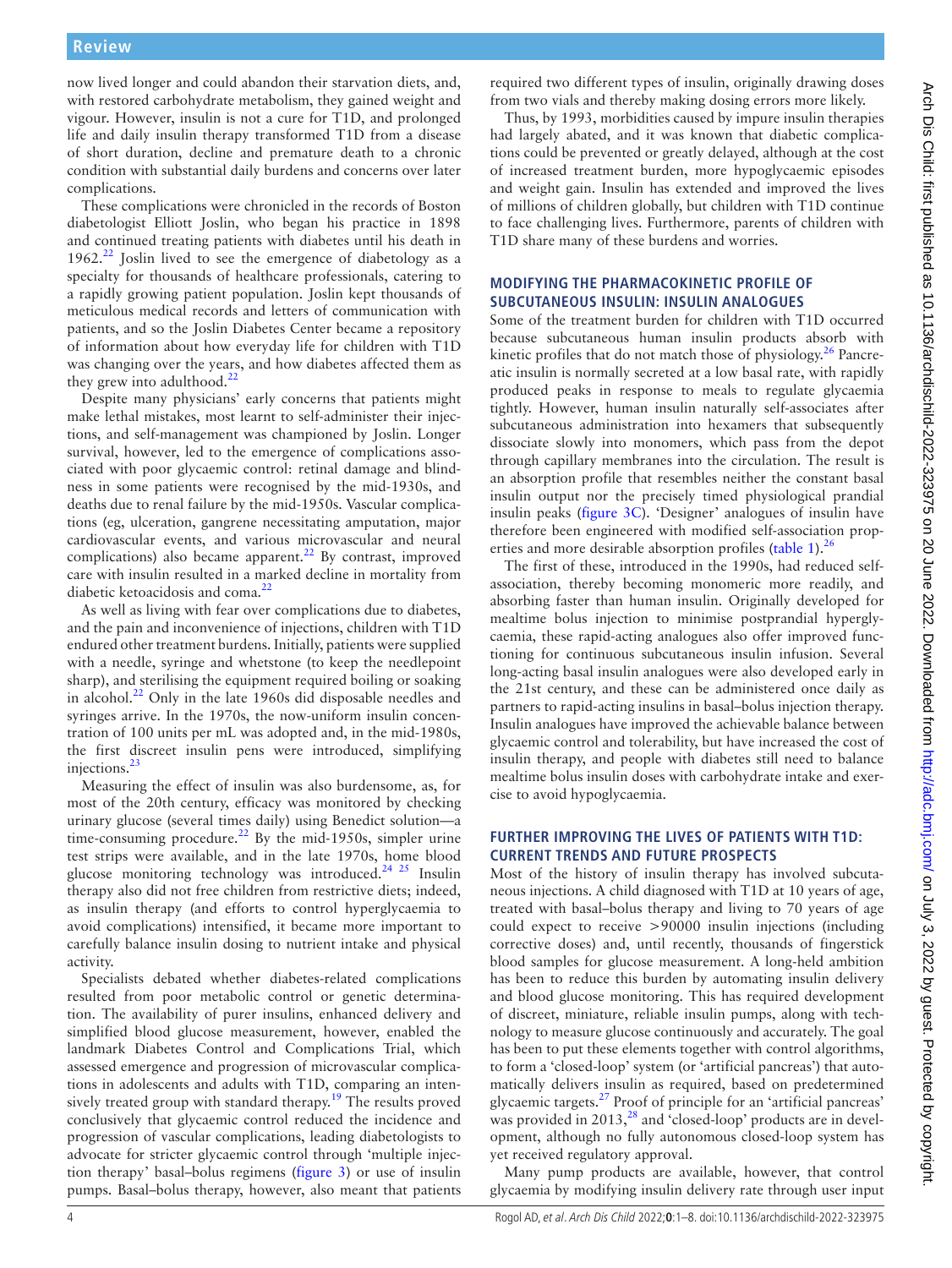

<span id="page-4-0"></span>**Figure 3** Pharmacokinetic profiles of subcutaneously absorbed insulin products versus normal physiological secretion. (A) Insulin secretion in healthy subjects eating three meals per day. Republished with permission of American Society for Clinical Investigation, from Polonsky *et al*[39](#page-7-13); permission conveyed through Copyright Clearance Center. (B) A near-normal profile of insulin secretion can be reproduced (dotted light blue line) by using basal–bolus therapy: injections of a rapid-acting insulin analogue at mealtimes (dark blue) and a once-daily injection of a long-acting insulin analogue (green line). Alternatively, a rapid-acting insulin analogue can be used in a CSII pump to reproduce the desired profile. ISPAD now recommends intensive individualised insulin therapy given by multiple daily injections or CSII pump for paediatric patients with T1D of all ages.<sup>[40](#page-7-14)</sup> (C) The pharmacokinetic profiles of human insulin products given subcutaneously are suboptimal. Soluble human insulin (orange line) is too long-acting to accurately recreate the prandial insulin response of normal physiology. It must be injected in advance of meals to coordinate the peak effect with glucose absorption, but the prolonged action can risk postprandial hypoglycaemia. Longer-acting human insulin-based products, such as NPH insulin (grey line), poorly recreate basal insulin secretion, having a peak effect and being too short-acting. NPH insulin is therefore usually administered two times per day. Note that all traces in B and C are hypothetical schematics. CSII, continuous subcutaneous insulin infusion; ISPAD, International Society for Pediatric and Adolescent Diabetes; NPH, neutral protamine Hagedorn; T1D, type 1 diabetes.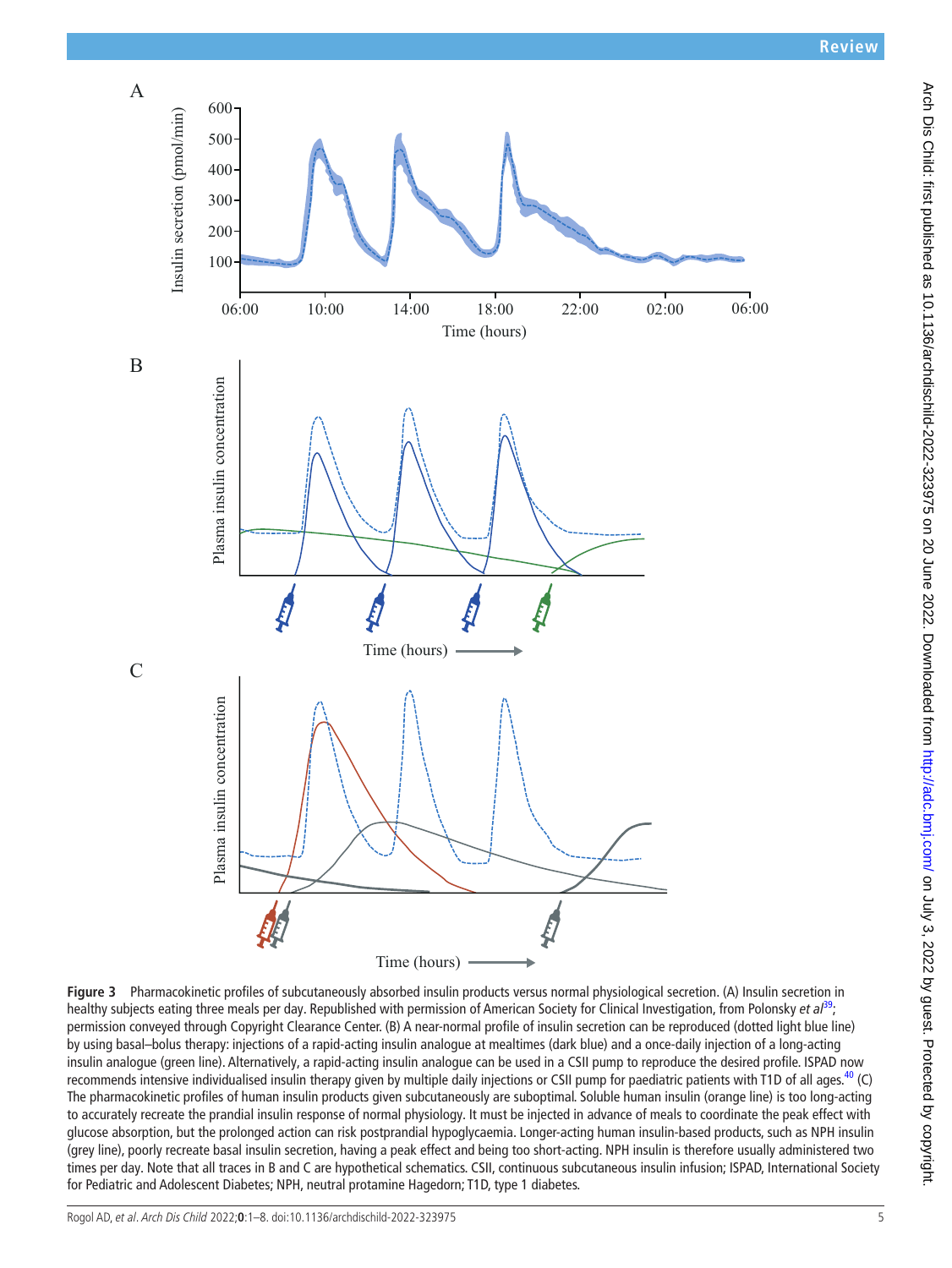<span id="page-5-0"></span>

| Table 1<br>Summary of currently available insulin analogue products |                                             |                                                                                                                                                                           |                                           |                          |                  |                                                                                                                                                                                                                                               |                                                                                                                                                                                                                                                                                                                                            |  |  |  |  |
|---------------------------------------------------------------------|---------------------------------------------|---------------------------------------------------------------------------------------------------------------------------------------------------------------------------|-------------------------------------------|--------------------------|------------------|-----------------------------------------------------------------------------------------------------------------------------------------------------------------------------------------------------------------------------------------------|--------------------------------------------------------------------------------------------------------------------------------------------------------------------------------------------------------------------------------------------------------------------------------------------------------------------------------------------|--|--|--|--|
| Insulin<br>(unit<br>concentration)                                  | Year of first<br>commercial<br>introduction | <b>Dosing</b>                                                                                                                                                             | Onset of<br>action                        | Peak effect              | <b>Duration</b>  | <b>Mechanism of acceleration/</b><br>protraction                                                                                                                                                                                              | <b>Notes</b>                                                                                                                                                                                                                                                                                                                               |  |  |  |  |
| <b>Mealtime insulin products</b>                                    |                                             |                                                                                                                                                                           |                                           |                          |                  |                                                                                                                                                                                                                                               |                                                                                                                                                                                                                                                                                                                                            |  |  |  |  |
| Regular human<br>insulin (U100)                                     | 1982                                        | 30 min before start<br>of meal                                                                                                                                            | $30-60$ min                               | 2-4 hours                | 5-8 hours        | None (structurally identical to<br>human insulin)                                                                                                                                                                                             | Slower onset and protracted<br>action requires dosing in advance<br>of meals, thereby reducing scope<br>for tailoring dose to carbohydrate<br>content                                                                                                                                                                                      |  |  |  |  |
| Insulin lispro<br>(U100)                                            | 1996                                        | 15 min before or<br>immediately after start<br>of meal                                                                                                                    | $15-30$ min                               | $0.5 - 2$ hours          | $\leq$ 5 hours   | Reversal of two amino acid<br>residues in the B-chain<br>terminus to decrease strength<br>of self-association                                                                                                                                 |                                                                                                                                                                                                                                                                                                                                            |  |  |  |  |
| Insulin aspart<br>(U100)                                            | 1999                                        | 5-10 min before start<br>of meal                                                                                                                                          | $15$ min                                  | $1 - 3$ hours            | 3-5 hours        | Substitution of one amino acid<br>in the B-chain terminus (aspart<br>for proline at position B28)<br>to decrease strength of self-<br>association                                                                                             |                                                                                                                                                                                                                                                                                                                                            |  |  |  |  |
| Insulin glulisine<br>(U100)                                         | 2004                                        | Inject within 15 min<br>before or within 20 min<br>after start of meal                                                                                                    | $12 - 30$ min                             | 1.5 hours                | $\sim$ 5.3 hours | Substitution of two amino<br>acid residues in the B-chain<br>to decrease strength of self-<br>association                                                                                                                                     |                                                                                                                                                                                                                                                                                                                                            |  |  |  |  |
| Fast-acting insulin<br>aspart<br>(U100)                             | 2017                                        | Inject at the start of<br>meal, or within 20 min<br>of starting                                                                                                           | $~16 - 20$ min                            | $~1.5-$<br>2.2 hours     | $~5 - 7$ hours   | Insulin aspart with niacinamide Very rapid action may be<br>and L-arginine to further<br>accelerate subcutaneous<br>absorption                                                                                                                | advantageous in pump<br>administration, where<br>acceleration of absorption is<br>demonstrated to be faster than<br>with subcutaneous injection                                                                                                                                                                                            |  |  |  |  |
| Fast-acting insulin<br>lispro<br>(U100)                             | 2020                                        | At start of meal or<br>within 20 min of<br>starting                                                                                                                       | $\sim$ 15- $\sim$ 17 min $\sim$ 2-3 hours |                          | $~5 - 7$ hours   | Insulin lispro with citrate<br>and treprostinil to further<br>accelerate subcutaneous<br>absorption                                                                                                                                           | Very rapid action may be<br>advantageous in pump<br>administration                                                                                                                                                                                                                                                                         |  |  |  |  |
| <b>Basal insulin products</b>                                       |                                             |                                                                                                                                                                           |                                           |                          |                  |                                                                                                                                                                                                                                               |                                                                                                                                                                                                                                                                                                                                            |  |  |  |  |
| <b>NPH</b> insulin<br>(Humulin N)<br>(U100)                         | 1982                                        | Usually twice daily                                                                                                                                                       | 1-2 hours                                 | 2-8 hours                | 14-24 hours      | Addition of protamine to<br>the formulation results in a<br>crystallised suspension of<br>insulin                                                                                                                                             | NPH insulin must be thoroughly<br>resuspended prior to injection<br>to ensure dosing accuracy.<br>Patient failure to do this might<br>contribute to a well-documented<br>variability in glucose-lowering<br>effect from injection to injection                                                                                             |  |  |  |  |
| Insulin glargine<br>(U100)                                          | 2000                                        | Once daily, same time<br>each day                                                                                                                                         | N/A                                       | No<br>pronounced<br>peak | $\sim$ 24 hours  | One amino acid substitution in<br>the A-chain and two additions<br>to the B-chain terminus cause<br>isoelectric precipitation after<br>subcutaneous injection, to<br>slow absorption                                                          | Soluble at pH 4                                                                                                                                                                                                                                                                                                                            |  |  |  |  |
| Insulin detemir<br>(U100)                                           | 2004                                        | Once or twice daily                                                                                                                                                       | N/A                                       | No<br>pronounced<br>peak |                  | Up to 24 hours Removal of terminal B-chain<br>amino acid and acylation<br>with a 14-carbon fatty acid<br>chain results in an insulin<br>that reversibly binds albumin<br>in the depot and circulation,<br>retarding kinetics                  | Detemir causes less weight<br>gain than other insulins<br>by mechanisms not fully<br>understood, and it has been<br>shown to have a relatively<br>predictable action from dose<br>to dose. The frequent need for<br>twice-daily dosing due to shorter<br>duration of action than other<br>basal analogues has limited its<br>uptake in T1D |  |  |  |  |
| Insulin degludec<br>(U100 and U200)                                 | 2013                                        | Once daily-dose<br>times can be anytime<br>of day for adults and<br>the same time every<br>day for paediatric<br>patients, but should be<br>a minimum of 8 hours<br>apart | N/A                                       | No<br>pronounced<br>peak | 42 hours         | Removal of terminal B-chain<br>amino acid and acylation<br>with a 16-carbon fatty diacid<br>results in an insulin that forms<br>multihexamer chains in the<br>depot and reversibly binds<br>albumin in the circulation,<br>retarding kinetics | Degludec has a half-life of<br>25 hours. This means that, at<br>steady-state, it has a very low<br>peak:trough ratio, hence a very<br>predictable and near-flat action<br>profile                                                                                                                                                          |  |  |  |  |
|                                                                     |                                             |                                                                                                                                                                           |                                           |                          |                  |                                                                                                                                                                                                                                               | Continued                                                                                                                                                                                                                                                                                                                                  |  |  |  |  |

Arch Dis Child: first published as 10.1136/archdischild-2022-323975 on 20 June 2022. Downloaded from http://adc.bm/ on July 3, 2022 by guest. Protected by copyright. Arch Dis Child: first published as 10.1136/archdischild-2022-323975 on 20 June 2022. Downloaded from <http://adc.bmj.com/> on July 3, 2022 by guest. Protected by copyright.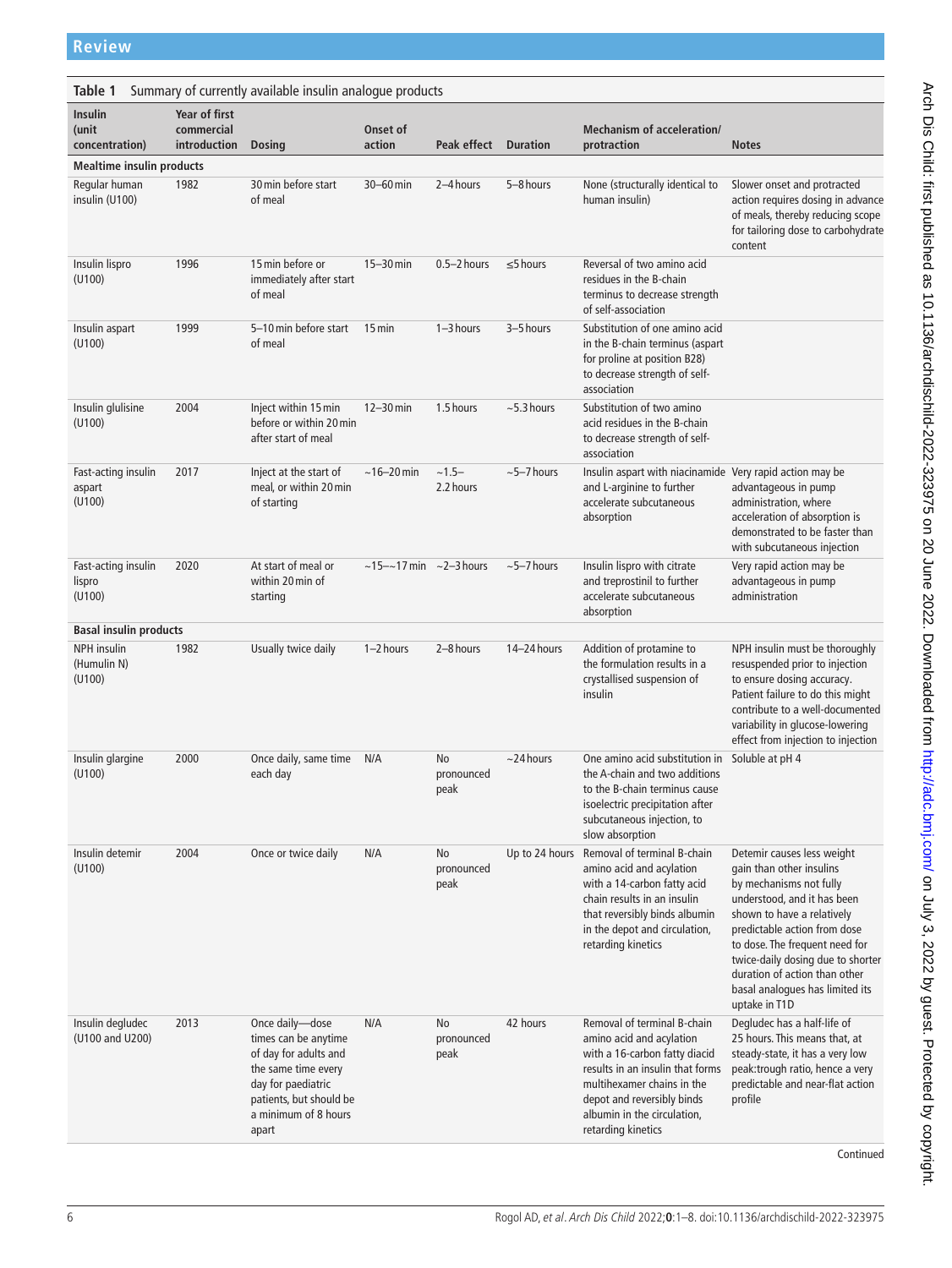| Table 1<br>Continued                      |                                             |                                                         |                    |                                 |                          |                                                                                                                                                                                                                                               |                                                                                                                                                         |  |  |  |  |
|-------------------------------------------|---------------------------------------------|---------------------------------------------------------|--------------------|---------------------------------|--------------------------|-----------------------------------------------------------------------------------------------------------------------------------------------------------------------------------------------------------------------------------------------|---------------------------------------------------------------------------------------------------------------------------------------------------------|--|--|--|--|
| <b>Insulin</b><br>(unit<br>concentration) | Year of first<br>commercial<br>introduction | <b>Dosing</b>                                           | Onset of<br>action | Peak effect                     | <b>Duration</b>          | <b>Mechanism of acceleration/</b><br>protraction                                                                                                                                                                                              | <b>Notes</b>                                                                                                                                            |  |  |  |  |
| Insulin glargine<br>(U300)                | 2015                                        | Once daily at the same $~\sim 6$ hours<br>time each day |                    | <b>No</b><br>pronounced<br>peak | $10.8 -$<br>$>$ 24 hours | When formulated at a<br>three-times-greater molar<br>concentration than the original than U100 glargine, but up<br>formulation, the absorption of to 20% lower molar potency,<br>the insulin glargine precipitate<br>is further retarded      | U300 glargine has a flatter and<br>more predictable PK/PD effect<br>possibly due to increased<br>subcutaneous metabolism with<br>its slower dissolution |  |  |  |  |
|                                           |                                             |                                                         |                    |                                 |                          | $\cdots$<br>$\mathbf{r}$ , and the contract of the contract of the contract of the contract of the contract of the contract of the contract of the contract of the contract of the contract of the contract of the contract of the contract o |                                                                                                                                                         |  |  |  |  |

Human soluble insulin and NPH insulin (not analogues) are included as comparators to illustrate how the pharmacokinetic properties of the analogues represent improvements. Information derived from Hirsch *et al*[26](#page-7-3) and manufacturers' labels.

N/A, not applicable; NPH, neutral protamine Hagedorn; PD, pharmacodynamic; PK, pharmacokinetic; T1D, type 1 diabetes.

and/or continuous glucose monitoring (CGM) data. This technology is improving rapidly and is increasingly used by patients with T1D. Wider use of CGM technology has led to new assessments of glycaemic control. The previous gold standard of glycated haemoglobin (HbA1c) gives a crude estimate of average glucose exposure over the previous 2–3 months; similar HbA1c values could be obtained for two patients with different dynamic glucose profiles because HbA1c informs about average glycaemia rather than episodes of hyperglycaemia and hypoglycaemia, or glucose variability. But with CGM, metrics such as 'time in range' (ie, 3.9–10mmol/L, ideally for 70% of a 24-hour day) can be assessed, and treatment better individualised.<sup>[29](#page-7-15)</sup> Furthermore, many currently available devices enable CGM data to be shared remotely, via electronic technology, with parents, school nurses and others to aid in a child's care when away from home, or overnight.

Finally, there remains scope for new insulin products that improve convenience, efficacy and tolerability. Under study are a rapid-acting, short-duration inhaled insulin preparation in chil- $\text{dren}$ <sup>30</sup> once-weekly basal insulin analogues<sup>31 32</sup> and a glucosesensitive insulin that adjusts biological activity to ambient glucose levels.[33](#page-7-18) 'Functionally selective' insulins, engineered to act selectively more in the liver than in muscle and adipose tissue, are also being explored. Theoretically, these would more accurately replicate the physiology of endogenous insulin, which is secreted into the portal vein, with about 50% acting upon and being extracted by the liver. $34$ 

#### **REFLECTIONS ON A CENTURY OF INSULIN THERAPY**

In this centenary tribute to the discovery of insulin, and reflecting on its unfolding history, we wish to highlight the profound influence this hormone has had in the field of diabetes and endocrinology. As summarised in [figure](#page-2-0) 2, its discovery and subsequent research led to several Nobel Prizes. Innovations made in the pursuit of an understanding of insulin have been applied to other hormones, leading to advances in their respective fields. In particular, radioimmunoassays revolutionised endocrinology, permitting precise, reproducible measurements of chemicals in various biological fluids or tissues, and eliminating complex, imprecise bioassays. Indeed, radioimmunoassay was the driving force of discovery in endocrinology until the mid-1980s, before molecular and genetic techniques. Here, too, insulin was prominent, being the first hormone synthesised by recombinant techniques, which would later enable modifications of the hormone to improve its pharmacokinetic/pharmacodynamic properties. Recent technological advances, combining CGM with pump therapy, and insulin

analogues have revolutionised diabetes treatment, leading to improved glycaemic control, fewer long-term complications and preserved quality of life.

Ongoing developments continue, with 'designer' insulins, including preparations administered by inhalation or inges-tion.<sup>[35](#page-7-20)</sup> Prediction of those at risk of diabetes may permit delay or prevention of the disease and its complications,  $36$  while other research aims to create replaceable beta-cells—from stem cells, for example—this being a potentially curative approach.<sup>[37](#page-7-22)</sup>

Regrettably, however, issues of equity persist, especially in developing countries where economic challenges can lead to insulin shortages. Given the explosion of treatment advances today, using costly technologies, and the future prospect of betacell replacement, it is imperative that the medical community, advocacy groups, private and public payers, and patients collectively ensure equal access to avoid repeating the environment of 1922, when patients continued to die as a result of shortages of the newly discovered life-saving insulin.<sup>38</sup>

Nevertheless, the century of advances outlined here (1921– 2022) represents remarkable medical success achieved through numerous contributions from physicians, academia and commercial organisations. This triumph highlights how collaborative, innovative medical science can overcome challenges of disease. The extraordinary speed with which progress was made a century ago is reminiscent of the recent success in developing vaccines against COVID-19. Insulin's story is one that gives hope, although not yet one of conquest, but of increasing containment. Yet T1D has been transformed into a challenging, but manageable, chronic condition. The quality of life and longevity expected for children diagnosed with T1D today now approach those of children without diabetes, with every prospect that remaining gaps will continue to close.

**Acknowledgements** Medical writing and editorial support for the development of this manuscript, under the direction of the authors, were provided by Murray Edmunds, Jane Blackburn, Malgorzata Urbacz and Helen Marshall, of Ashfield MedComms, an Ashfield Health company, and funded by Novo Nordisk, which also had a role in the review of the manuscript for scientific accuracy.

**Contributors** LML, ADR, BB and MAS all contributed to this manuscript by outlining content to be included, identifying source materials and references to be cited, and providing critical review of each draft.

**Funding** This study was funded by Novo Nordisk.

**Competing interests** LML reports funding support for the manuscript as noted. MAS served on an advisory board for Novo Nordisk.

**Patient consent for publication** Not required.

**Ethics approval** Not applicable.

**Provenance and peer review** Commissioned; externally peer reviewed.